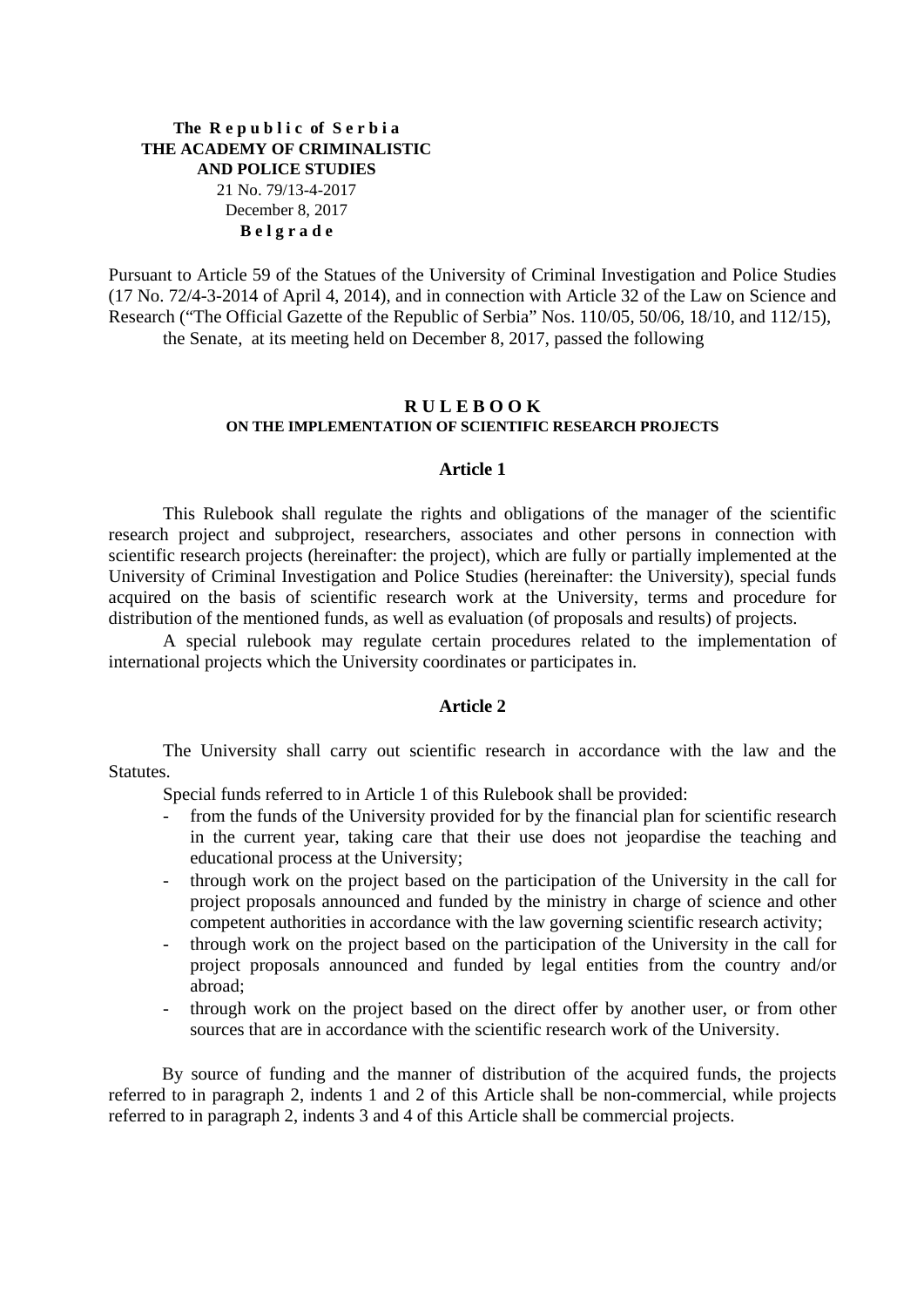#### **Article 3**

The Senate shall pass the decision on accepting the project referred to in Article 2 of this Rulebook, and shall appoint the project manager and members of the scientific research team in the same or subsequent decision.

The University's participation in the call referred to in Article 2, paragraph 2, indents 2 and 3 of this Rulebook shall require the prior approval by the Senate, which, in the case of a successfully completed call, shall be considered a project acceptance decision.

Exceptionally, in urgent and other justified cases, the call for project proposals, or direct offer by other sources referred to in Article 2, paragraph 2, indents 3 and 4 of this Rulebook, may be acted upon without the prior approval of the Senate, but with the approval of the Rector given on the basis of the proposal by Vice-Rector for Science and Research. If necessary, and in accordance with the requirements of the call, the Rector, upon the proposal of the Vice-Rector for Science and Research, may appoint the manager and members of the scientific research team.

The Senate shall subsequently approve the acceptance of the project referred to in paragraph 3 of this Article, as well as the appointment of the project manager and members of the project team.

### **Article 4**

Special funds, acquired on the basis of scientific research, shall be used for financing:

- 1. gross remuneration for the project and subproject manager, researchers, associates and administrative and technical staff;
- 2. material, overhead and other project costs;
- 3. remuneration of part of the doctoral studies costs in accordance with a special general act of the University and remuneration of professional and administrative services and work of professional services staff.

#### **Article 5**

Records of the balance of special funds, and revenues and expenditures based on the performance of scientific research activities shall be kept in the business records of the University on special accounts.

When preparing the appropriate annual reports on scientific research and projects implementation, the organisational unit of the University in charge of material and financial affairs shall be obliged to make a report on all revenues and expenditures related to scientific research and for each project individually, in terms of the provisions of this Rulebook.

### **Article 6**

 The project and subproject manager, researchers, associates, project secretary and administrative and technical staff, if employed at the University, shall be obliged to harmonise their obligations related to the work on the project with their regular work obligations.

### **Article 7**

At the proposal of the Rector, the Senate shall appoint the project manager by decision.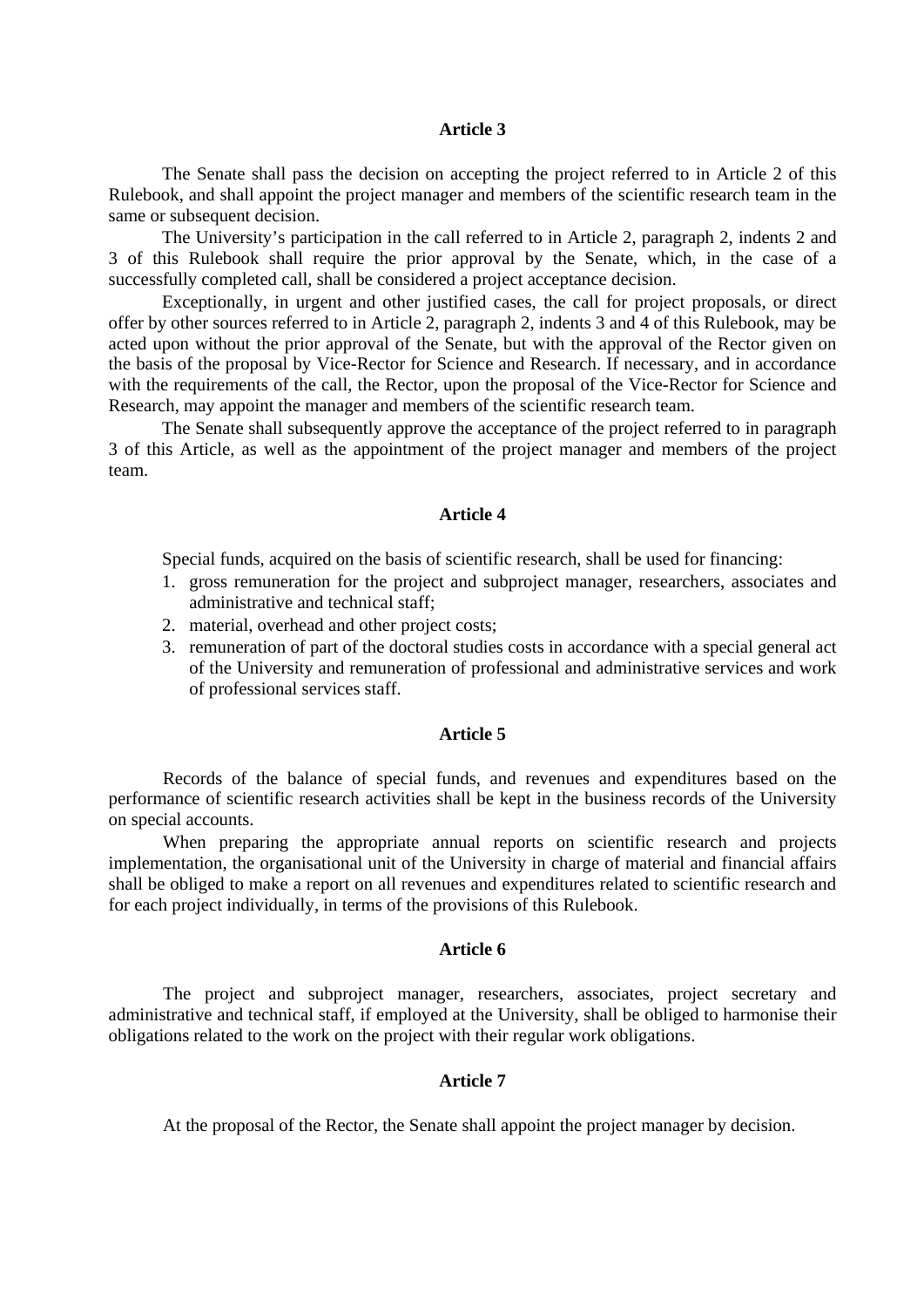Projects implemented within the scientific research activity of the University can be managed by teachers and researchers with a scientific title, who are employed at the University and who possess the necessary scientific and professional qualifications.

The project manager shall directly manage the project, in accordance with the concluded contract on the implementation and financing of the project.

The project manager shall be responsible for the timely and quality execution of the tasks of the scientific research team and individual participants in the project.

For the implementation of the project, the project manager shall be accountable to the Rector.

### **Article 8**

In addition to the aforesaid in Article 7 of this Rulebook, the rights and obligations of the project manager shall be to:

1) participate in the processes of applying and contracting;

2) define draft project implementation plan;

3) propose the project team, taking into account the interests of the University;

4) obtain written consents (if required) on the engagement of the project team members;

5) propose the distribution of funds within the project (researcher's fees, material costs and overheads) to be decided by the Rector;

6) organise and coordinate all activities during the project implementation;

7) control the deadlines for the completion of certain activities;

8) control the quality of work of all project participants;

9) keep records of the course of project implementation;

10) report to the Vice-Rector for Science and Research on possible problems that arose during the implementation of the project and propose a way to solve them;

11) cooperate with the organisational unit of the University in charge of material and financial affairs related to the charge of services, expenditure of funds, payment of fees to the project team members and procurement and provision of material resources necessary for project implementation;

12) prepare the interim and final report on the project implementation and submit it to the competent authorities.

# **Article 9**

The scientific research work on the project shall be performed by the scientific research team.

The Senate shall appoint the scientific research team at the proposal of the project manager.

Unless otherwise stipulated by the terms of the call for project proposals or the direct offer by another user, the following persons can work on the project which is fully or partially implemented at the University:

- as a project and subproject manager  $-$  a person who, in addition to the conditions provided for in Article 7, paragraph 2 of this Rulebook, possess a PhD in science, teaching or scientific title, as well as notable scientific papers in the field related to the project subject,
- as researchers persons who meet the conditions provided by the law governing scientific research,
- other persons determined by Article 12 of this Rulebook.

# **Article 10**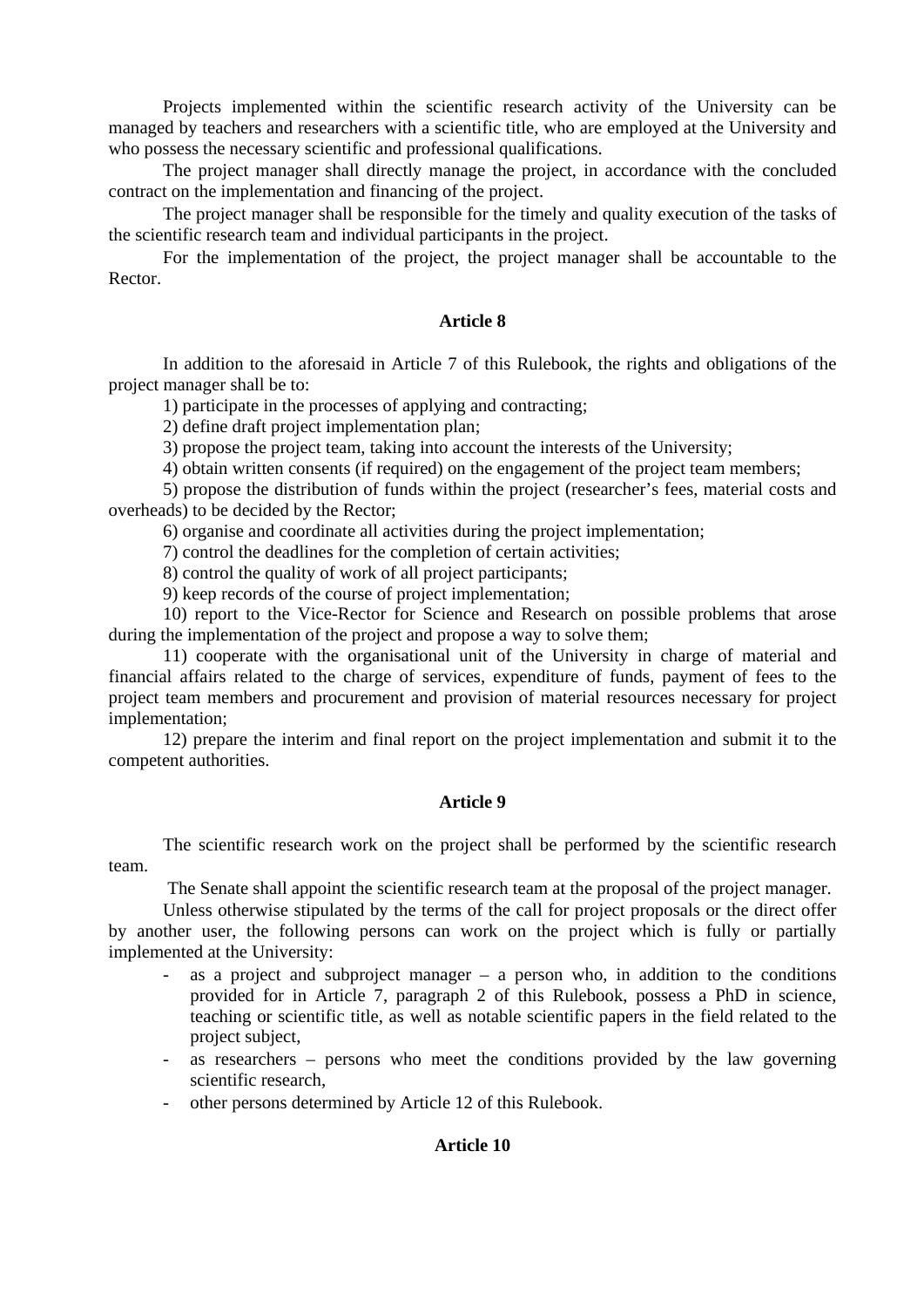The rights and obligations of the scientific research team member shall be to:

1) execute the assumed obligations timely and with quality;

2) give proposals, suggestions and remarks to other members of the project team and the project manager that can contribute to the quality of the project results;

3) contribute to creating a favourable work environment with his/her relationship to other members of the scientific research team;

4) act in accordance with the recommendations and remarks of the project manager;

5) submit a work report to the project manager.

A member of the scientific research team shall be accountable to the project manager for his/her work.

# **Article 11**

The project manager may appoint a project secretary from among the scientific research team.

The project secretary shall perform organisational and administrative tasks within the project.

Administrative and technical tasks shall be performed by employees of the organisational units of the University, according to the nature of their work.

The employees referred to in paragraph 3 of this Article shall be appointed by the Rector.

# **Article 12**

As associates, the following persons can also be engaged in the realisation of certain tasks of the project:

- retired teachers who have contributed to the development of police education,
- prominent experts in the field of criminal-police and security theory and practice and other persons who have published professional papers, or have achieved notable results,
- other persons, provided that they have published professional papers, or have achieved notable results in their professional work in the relevant field.

# **Article 13**

The project manager shall submit to the Vice-Rector for Science and Research and the Rector, a report on the completion of each phase of the project and the participation of persons engaged in this part of the project, as well as the final report on the project implementation.

# **Article 14**

The value of the project referred to in Article 2, paragraph 2, indent 1 shall be determined on the basis of the Rector's decision, in accordance with the economic and accounting criteria for the field of scientific research in the Republic of Serbia.

The decision referred to in paragraph 1 of this Article shall be passed by the Rector at the proposal of the project manager, which shall be in accordance with the financial plan and the funds provided for scientific research for the current year. At the request of the project manager, the consent shall be given by the Vice-Rector for Finances.

All persons who participated in the successfully completed part of the project referred to in Article 2, paragraph 2, indent 1 of this Rulebook, shall be entitled to remuneration which shall be determined by multiplying the calculation basis and the appropriate coefficient.

# **Article 15**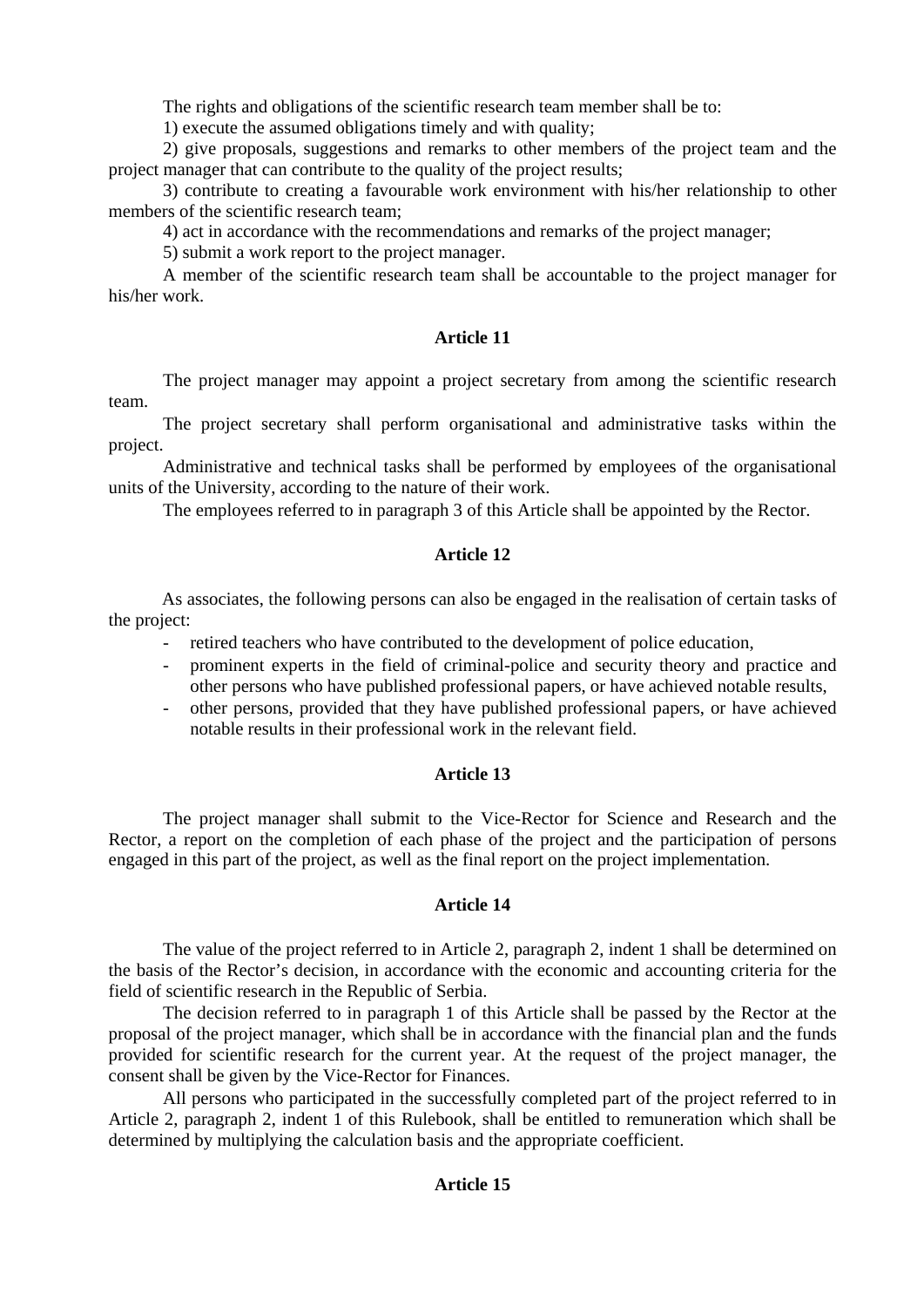The calculation basis for remuneration referred to in Article 14, paragraph 3 of this Rulebook shall be 2,000.00 RSD. This amount shall vary in accordance with the change in the value of the basis used for the calculation of salaries at the University.

The corresponding coefficients shall be:

| <b>Full Professor, Principal Research Fellow</b>                                                                                | 14      |
|---------------------------------------------------------------------------------------------------------------------------------|---------|
| Associate Professor, Senior Research Associate                                                                                  | 12      |
| Assistant Professor, Professor of Vocational Studies, Research Associate, Expert<br>Fellow                                      | 10      |
| Lecturer, Foreign Language Teacher, Teaching Assistant, Research Assistant, Senior<br><b>Expert Associate</b>                   |         |
| Teacher of Criminalistic, Police and Security Skills, Junior Teaching Assistant, Junior<br>Research Assistant, Expert Associate |         |
| Other persons participating in the project                                                                                      |         |
| Employees referred to in Article 11, paragraphs 3 and 4 of this Rulebook                                                        | $2 - 3$ |

For the project manager, as well as for the subproject manager, the basic coefficient according to the table from the previous paragraph shall be increased by 2.

#### **Article 16**

For their work on the project implemented on the basis of the University's participation in the call for project proposals or based on the direct offer by another user (Article 2, paragraph 2, indents 2, 3, and 4), researchers and other persons may be remunerated from special finds of the University, provided that the funds have been allocated to the University on that basis and for that purpose.

#### **Article 17**

The amount of the remuneration referred to in Article 2, paragraph 2, indent 2 of this Rulebook shall be paid in accordance with the terms of the call for project proposals, announced and financed by the ministry in charge of science and concluded with the appropriate contract.

From the funds provided by the University's participation in projects referred to in Article 2, paragraph 2, indents 3 and 4 of this Rulebook, that is, commercial projects, 15% shall be allocated for the University's costs, while the allocation of other funds for financing material and other project costs, as well as remuneration of researchers and other persons engaged in the project, shall be made in accordance with Article 8, item 5 of this Rulebook.

Exceptionally, in case of need to protect the interests of the University and if it is not in conflict with the terms of the call for project proposals or direct offer, or contract concluded for commercial projects, the Rector (in cooperation with the Vice-Rector for Science and Research) may decide that the allocation of funds referred to in paragraph 2 of this Article, shall be performed in the manner provided for in Article 15 of this Rulebook.

#### **Article 18**

Payment of remunerations for non-commercial projects, upon the decision of the Rector (in cooperation with the Vice-Rector for Science and Research), may be temporarily suspended for some researchers, if they do not successfully achieve individual results of the project.

If, in accordance with paragraph 1 of this Article, the payment of remuneration is temporarily suspended for some researchers, its payment shall continue only after a new decision of